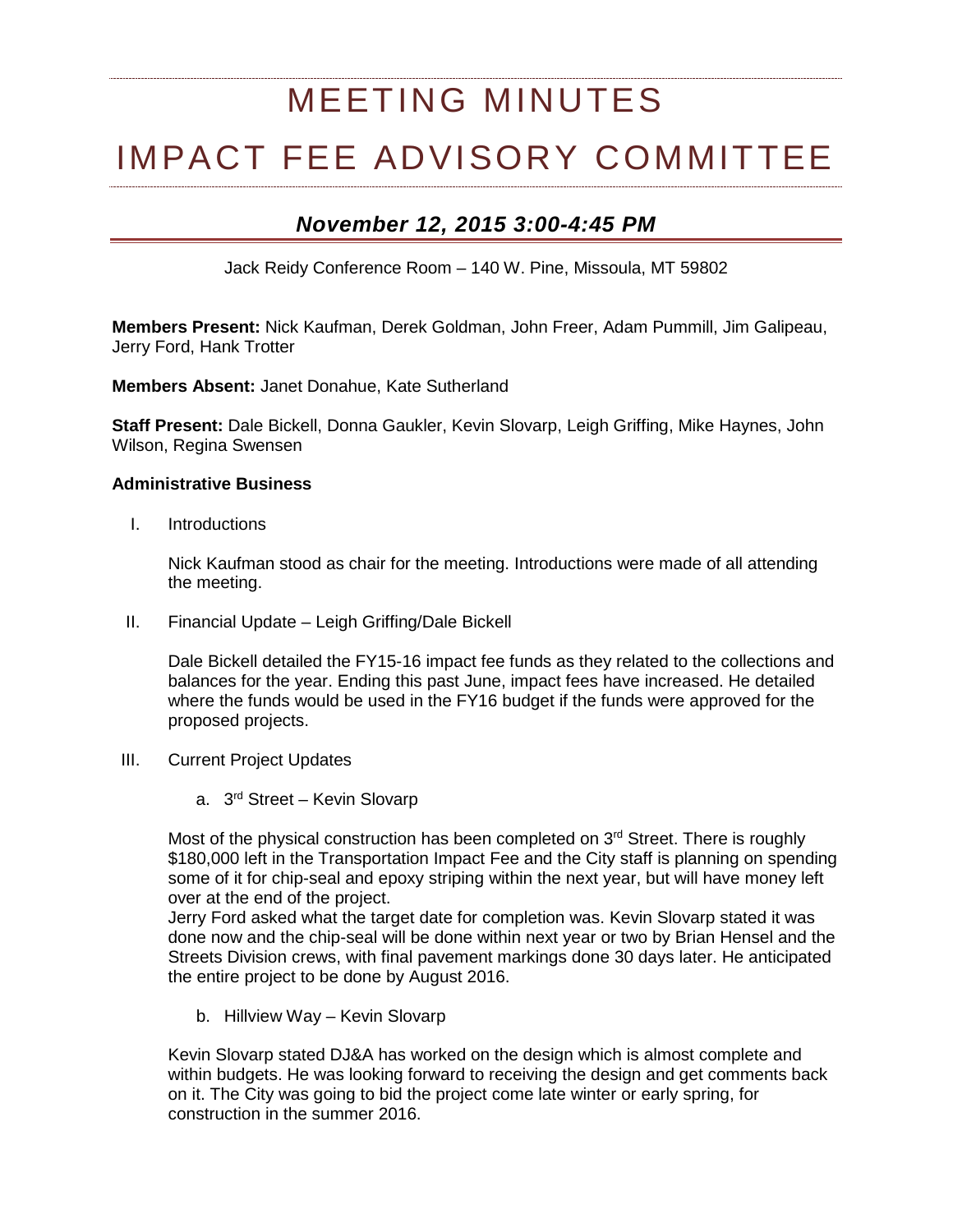c. Grant Creek/I-90 Improvements – Kevin Slovarp

Kevin Slovarp gave a brief history of the project, sharing how the City was looking to add capacity in the southbound direction at the interchange with I-90, and had asked for \$200,000 to allow MDT to bring the project forward. The project will cost \$650,000. The bulk of money will come from the State. The City needed to sign a draft agreement with the State to utilize the money and begin the project. MDT will take the project to get approval with the Transportation Commission then start on the design, which will be done quickly, and scheduling the project which should be done by 2017.

d. Lolo to Missoula Trail – Donna Gaukler

Donna Gaukler detailed that the county portion of the trail is ahead of schedule and under budget. What is remaining is for the City is to obtain sufficient right-of-way, approve funds from park impact fees and road impact fees to bring the trail together and correct alignment, take on street and sidewalk improvements on the northeast side of Reserve Street and the spur trail. They are on schedule and budget, even though none of the work has started yet. On Monday, November 16, 2015, sale of the bonds was approved by City Council which is related to this project.

Kevin Slovarp asked when this project may begin. Ms. Gaukler stated they may begin this winter.

e. Others

Dale Bickell provided the list of other items for the committee to discuss. There were no items of question from the committee.

#### **New Funding Requests**

- IV. New Projects
	- a. Playgrounds Donna Gaukler
		- [Funding Criteria Form](http://mt-missoula2.civicplus.com/DocumentCenter/View/32600)
		- [Park Impact Fee Request Data](http://mt-missoula2.civicplus.com/DocumentCenter/View/32604)

Donna Gaukler detailed the variety of playground improvements to be made, and the various sites to be completed. She spoke about the capacity of equipment, accessibility of playground equipment, types of play, and number of children served. She detailed the total project cost and the amount being asked for as well as the list of parks to be replaced.

John Freer questioned the methodology of the form. He spoke about capacity types.

#### **Motion: John Freer made the motion to approve Parks Impact Fee funding request up to \$204,500 for the Community wide Playground Project.**

#### **Derek Goldman seconded the motion.**

#### **Upon a voice vote, the motion carried unanimously**.

- b. Grant Creek Trail Transportation Impact Fee -- Donna Gaukler
	- [Funding Criteria Form](https://www.ci.missoula.mt.us/DocumentCenter/View/32601)

Donna Gaukler gave a brief history about the Grant Creek Trail area. She spoke about the changes that happened with the design after the discovery of springs in the area that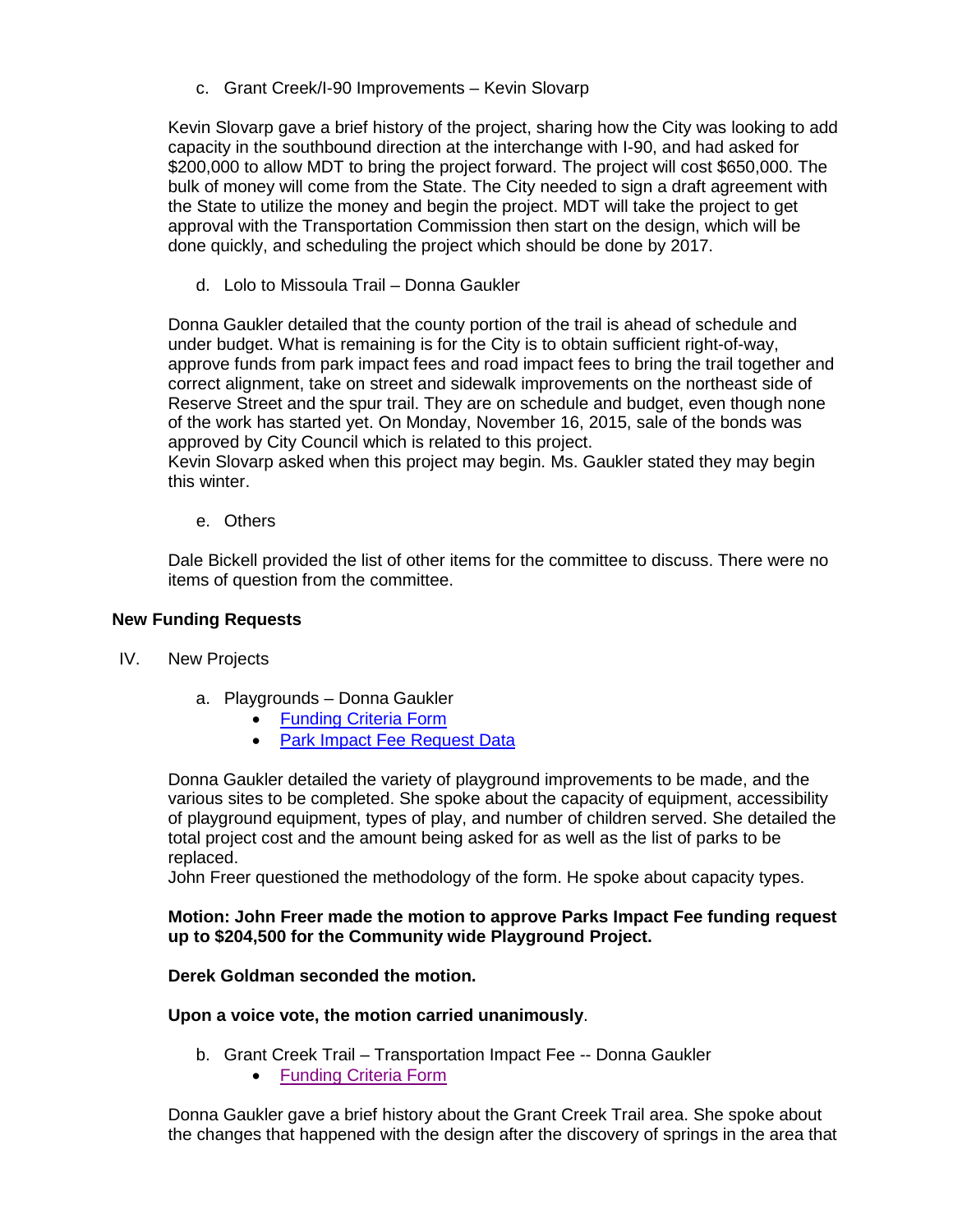caused issues with the ground clay. The project was closed out for winter to keep the costs down. She detailed the three pieces of the project as they stood now. Nick Kaufman asked for clarification with the engineering design.

John Freer asked about the reason for the high cost for such a short expanse of the road. Ms. Gaukler spoke about how the slope was significant, how the water had to flow under it, and the change order needed for the redesign.

There was discussion about the design of the road and if the City Engineer had reviewed it yet. Mr. Slovarp stated that he had not yet. Neither had John Wilson.

#### **Motion: Jim Galipeau moved to approve Transportation Impact Fee funding request of \$120,000 for the Grant Creek Trail Starwood to County Line.**

#### **Derek Goldman seconded the motion.**

#### **Upon a voice vote, the motion carried unanimously.**

- c. East Broadway/Missoula College Improvements Transportation Impact Fee Joe Easton/Kevin Slovarp
	- [Funding Criteria Form](http://mt-missoula2.civicplus.com/DocumentCenter/View/32602)
	- [Scope and Cost Estimate](http://mt-missoula2.civicplus.com/DocumentCenter/View/32603)

Kevin Slovarp spoke about the various public transportation changes proposed in the request for funds. He detailed that the college was paying \$172,277 in transportation impact fees.

Mr. Kaufman asked Mr. Slovarp if there would be any offsite improvements, such as along East Broadway, to which Mr. Slovarp stated there would not be that he was aware of.

Derek Goldman asked if the project was publically bid or contracted out. Jake Berger, Jackson Construction, stated it had been publically bid.

Mr. Slovarp detailed the improvements that would be added to the side of the street where the college was being added.

Mr. Kaufman asked if there was a chance to complete the other side of the street. Mr. Bickell said that the college coming to the area was a catalyst for the area that could drive improvements.

#### **Motion: John Freer moved to approve Transportation Impact fee funding request of \$172,000 for the Missoula College Public Improvements.**

#### **Jim Galipeau seconded the motion.**

#### **Upon a voice vote, the motion carried unanimously.**

- d. City Hall restroom facility expansion Community Service Impact Fee Jack Stucky/Dale Bickell
	- [Funding Criteria Form](http://mt-missoula2.civicplus.com/DocumentCenter/View/32599)

Dale Bickell spoke about expanding the restroom facilities to make the Police Academy facility more available for use. Jack Stucky detailed the expansion of the restroom facilities. Chris Odlin, Police Department, gave examples of how the expansion of the restrooms could allow the Police Academy facility to be utilized for more training. Mr. Kaufman confirmed that the funds requested were from the Community Service Impact Fee.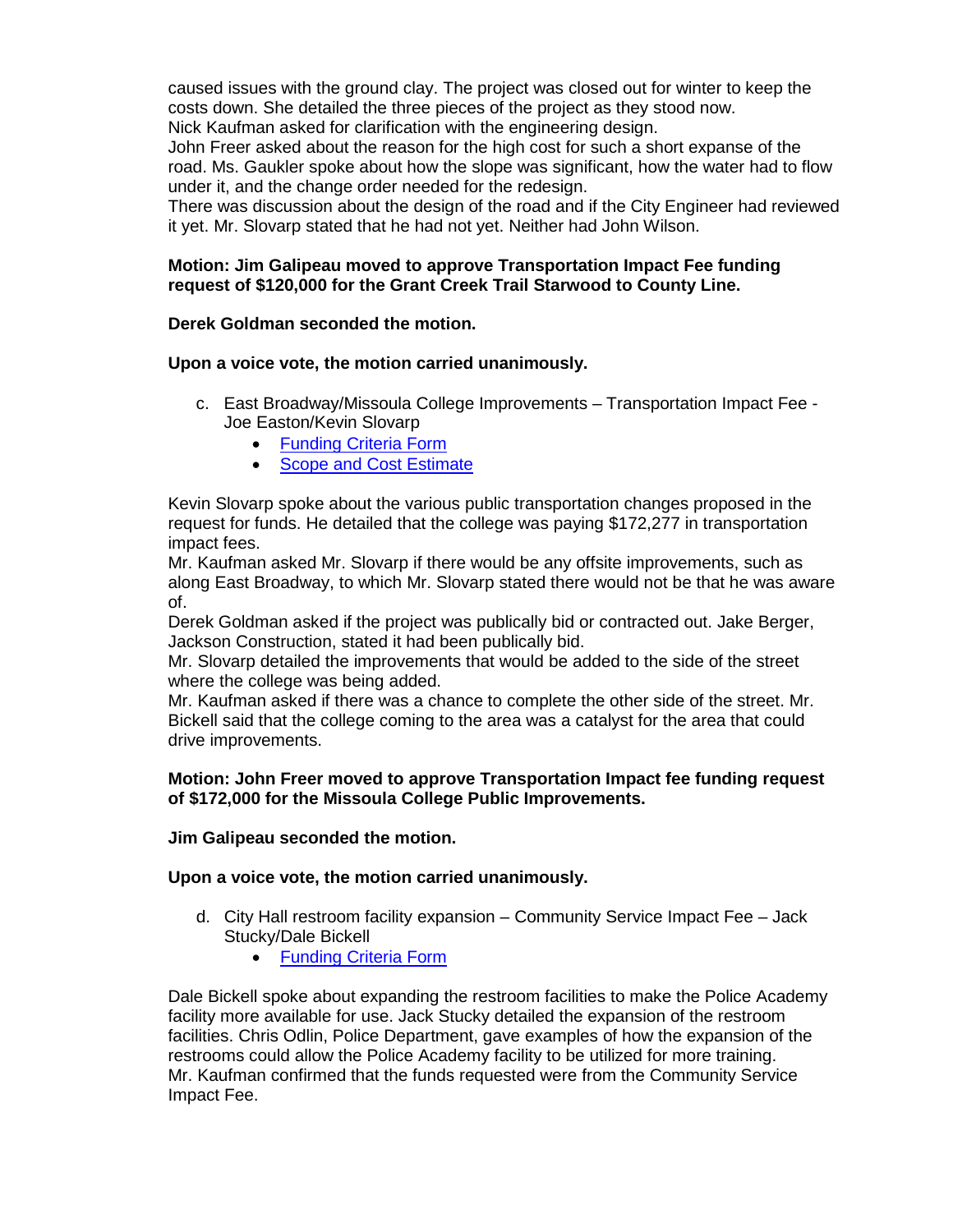**Motion: Jerry Ford moved to approve Community Service Impact Fee funding request of \$74,500 for the City Hall restroom facility expansion.** 

**Adam Pummill seconded the motion.** 

**Upon a voice vote, the motion carried unanimously.**

- e. Police evidence facility Police and Community Service Impact Fee Mike Brady/Dale Bickell
	- [Funding Criteria Form](http://mt-missoula2.civicplus.com/DocumentCenter/View/32598)
	- [Presentation](http://mt-missoula2.civicplus.com/DocumentCenter/View/32605)

Chris Odlin, Police Department, detailed the request for funding, including examples of temporary measures taken to expand their capacity for evidence storage and the critical need for a new facility the Police Department currently faces. Dale Bickell spoke about the funding request.

It was asked what the balance amount available was within the Community Services Impact Fee. Mr. Bickell stated it would be approximately \$564,000 at the end of FY16 from Community Services and \$30,000 from Police. He confirmed that the timing of the project would be critical and that the amounts they were using were conservative. Mr. Ford asked if credibility of the evidence had been a problem before. Mr. Odlin stated it had not been a problem before. He had just been at the facility and it is now at a critical point that needs to be addressed.

It was asked where the rest of the funds were coming from. Mr. Bickell stated the rest of the funds were coming from multiple sources, including MRA funding, and a general fund bond.

John Freer stated that the growth of the city and the need to expand the Police Department has grown as well, which would provide a need to increase the size of the evidence room.

**Motion: Jim Galipeau moved to approve Police and Community Service Impact Fee funding subject to the funds availability to 100% of Police Service Impact Fee and the balance from the Community Services Impact Fee not to exceed the lesser of 25% of the project cost or \$579,302.** 

#### **Derek Goldman seconded the motion.**

#### **Upon a voice vote, the motion carried unanimously.**

Housekeeping items:

Minutes to approve dated: [May 4, 2015](http://www.ci.missoula.mt.us/Archive.aspx?ADID=9103)

#### **John Freer to approve minutes. Hank Trotter seconded the motion. Upon a voice vote, the motion carried unanimously.**

There was a discussion held between the committee members and staff on how to update the Impact Fee Funding Criteria Checklist Form. A determination was desired on how and when it would be best to update the form. Mr. Bickell stated he would look into how to update the form and bring that information to the committee to get approval for the updated changes. The committee and staff came to the consensus that a potential new form could be worked on over the winter and presented at the spring 2016 meeting to be adopted for use after that.